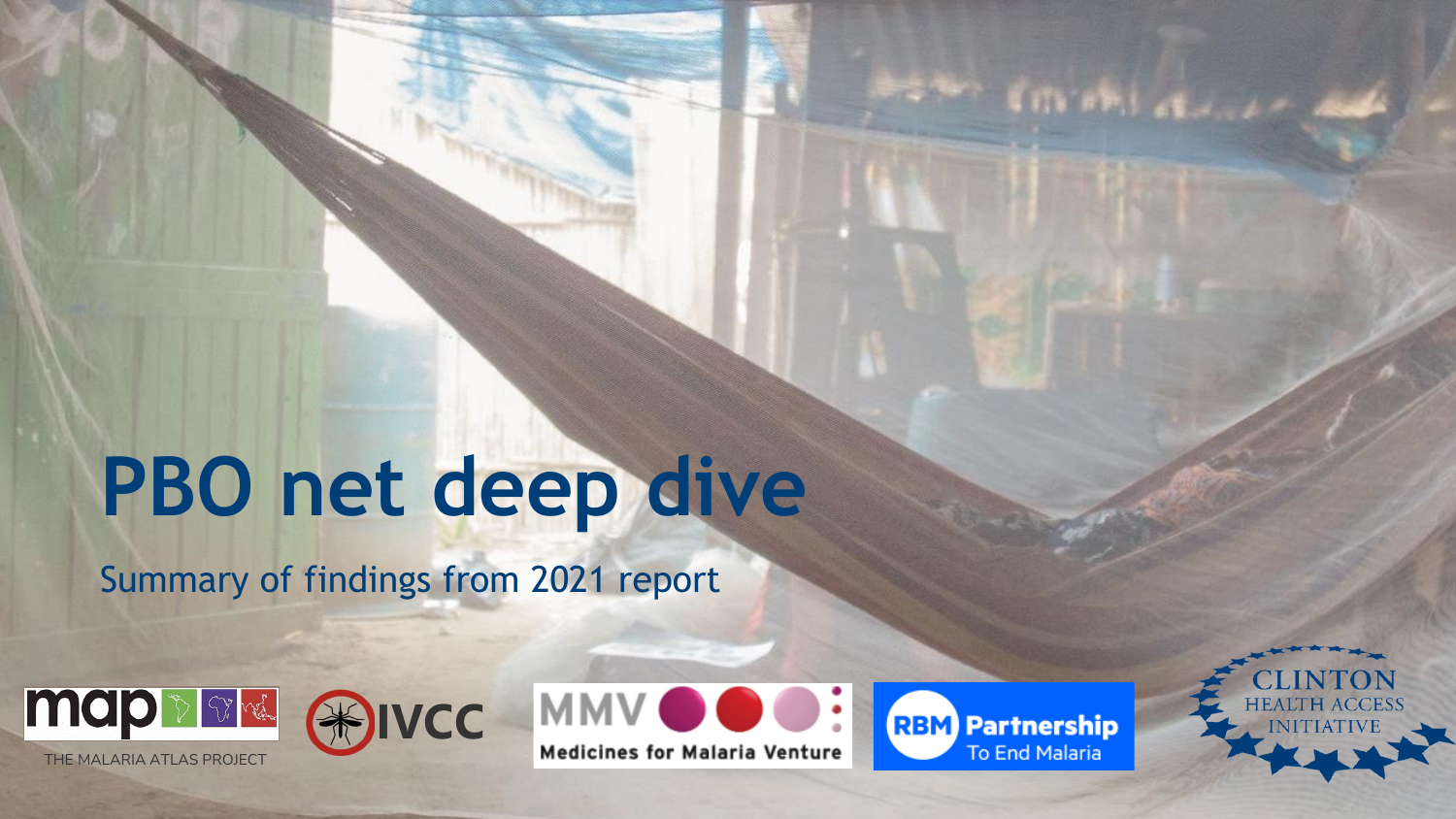### **GLOBAL MALARIA COMMODITIES FORECASTING PROJECT**

- In order to develop a more organized approach to navigating an increasingly complex malaria commodities market, Clinton Health Access Initiative (CHAI) assembled a consortium of partners to produce global forecasts for malaria commodities.
- The forecasting consortium includes Malaria Atlas Project (MAP), RBM Partnership to End Malaria (RBM), Innovative Vector Control Consortium (IVCC) and Medicines for Malaria Venture (MMV). Review and support has also been provided by the project Steering Committee, including representatives from GFATM, PMI, WHO PQ, RBM, PAHO, APLMA, BMGF, Unitaid, MMV, IVCC, AMP, FIND, FCDO and key opinion leaders among select national malaria programs.
- The five-year project has three annual outputs: short-term (three year) procurement forecasts, longterm (ten year) forecasts of need and demand, and deep dive reports on the market landscape for specific commodities. Funding is provided by the Bill & Melinda Gates Foundation.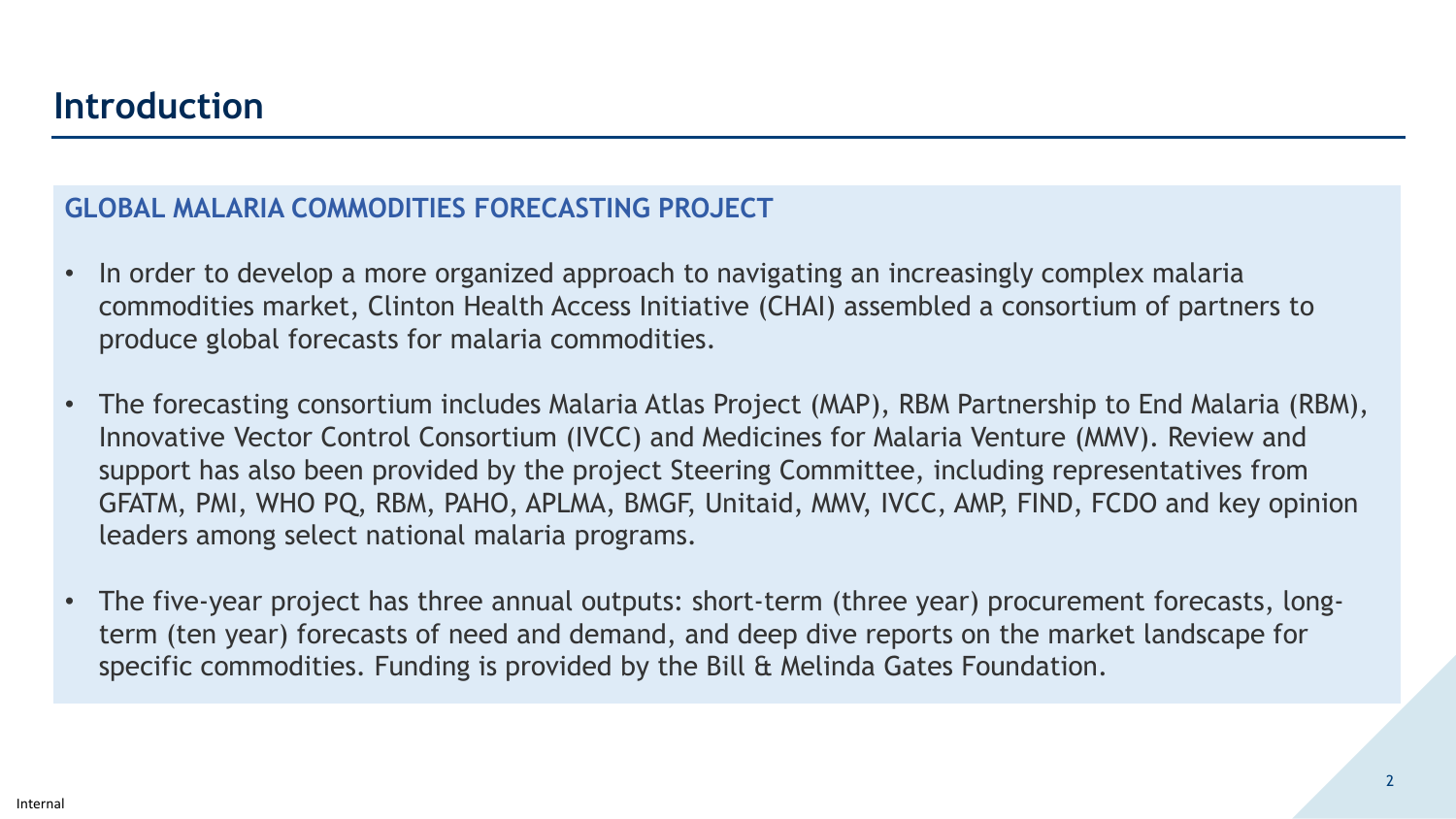**Purpose:** This report aims to understand the factors that may influence PBO net volumes in the future and inform successful launches of other new vector control products to the market.

**Overview of Process:** This report was compiled by CHAI with assistance from IVCC and other partners. Information presented in this report was gathered via peer-reviewed publications, and additionally sourced from AMP, WHO, and IR Mapper. Reference price points published by Global Fund, PMI, and UNICEF were also reviewed. Interviews were also conducted with key stakeholders.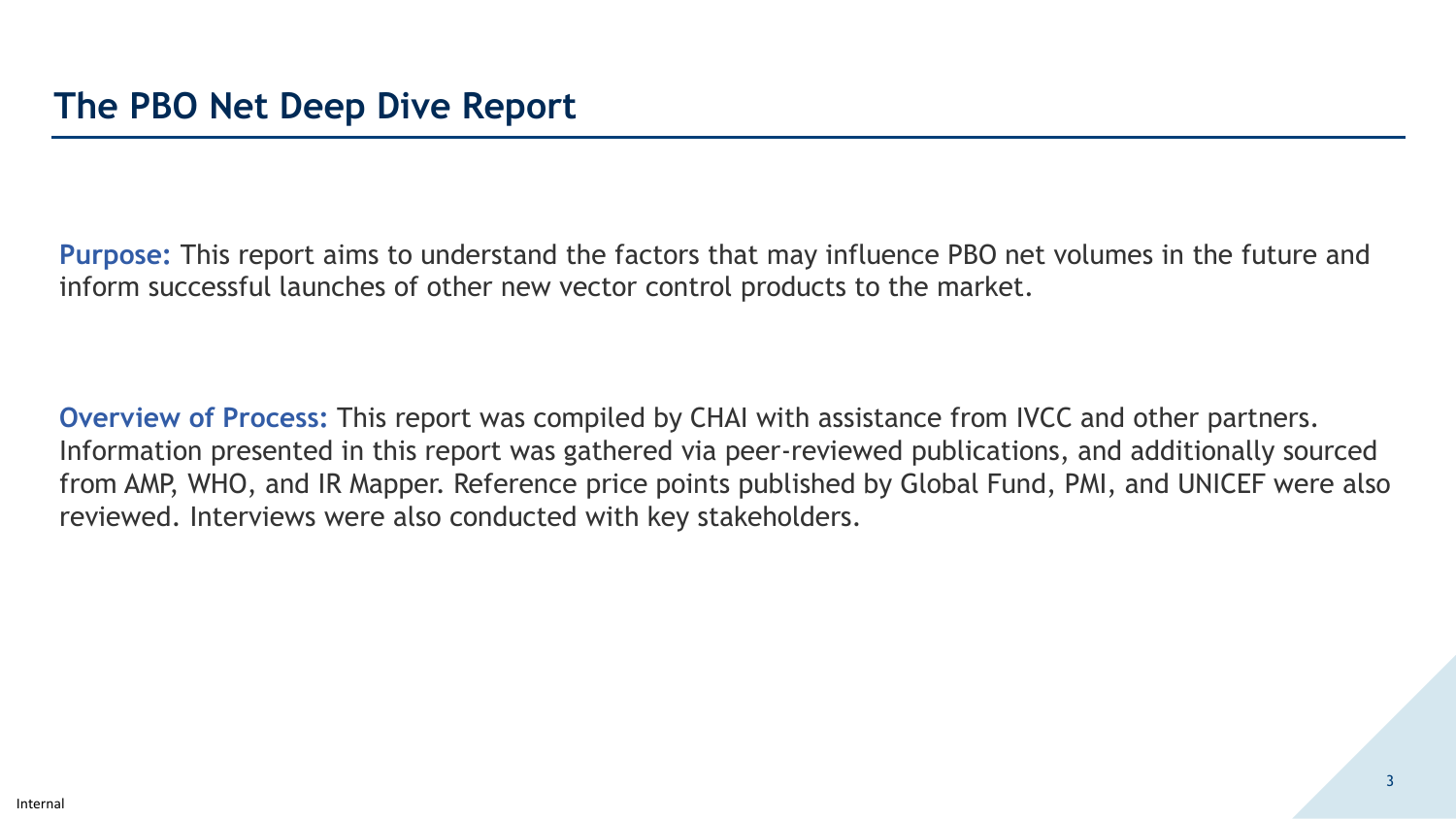## **Background**

Insecticide-treated nets (ITNs) have played a critical role in the reduction of malaria morbidity and mortality. However, the continued impact of ITNs is threatened by increasing prevalence of resistance among malaria vectors to the class of insecticides (pyrethroids) used to treat ITNs.

There are currently three types of ITNs deployed:

#### Pyrethroid-only Nets

These are the vast are the vast majority of ITNs deployed and are also called standard ITNs. Pyrethroid-only ITNs are treated with a single active ingredient in the pyrethroid class.

#### PBO Nets

These nets are treated with a pyrethroid as the active ingredient as well as piperonyl butoxide (PBO), a synergist that helps counteract pyrethroidresistance among mosquitoes expressing certain types of metabolic resistance.

### Dual AI Nets

Dual AI nets are treated with AI nets are treated with two active ingredients (AI). active ingredients (AI). Currently all Dual AI nets all Dual AI nets have pyrethroid + another AI. It is expected that "new pyrethroid Dual AIs" will non-pyrethroid Dual AIs" will enter the marker in the the marker in the medium term, with neither being pyrethroid. AI being pyrethroid.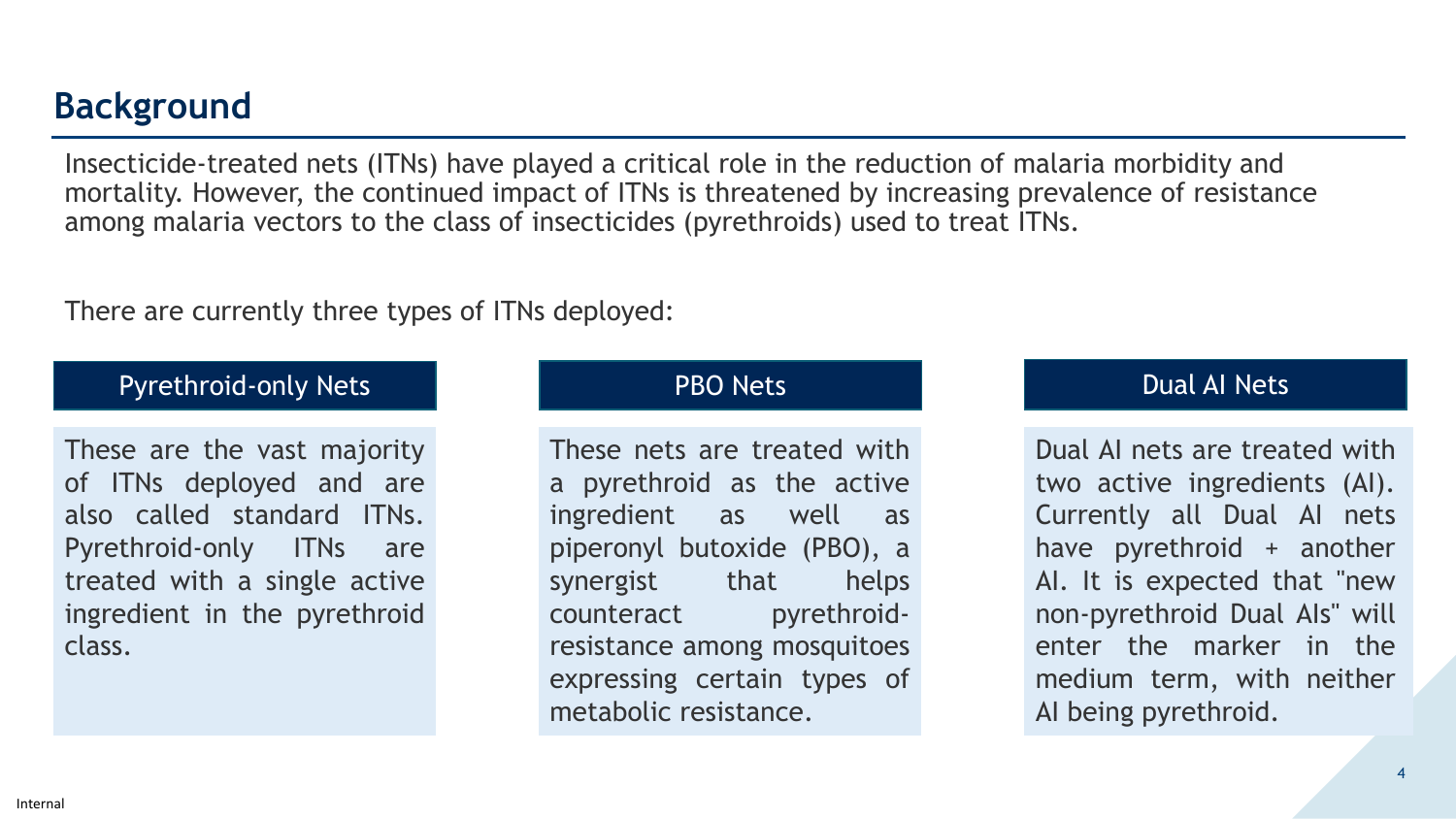# **The evidence base for PBO nets is growing but gaps still remain**



**Impact of Design Differences on Performance:** Since the majority of prequalified PBO nets were assessed using the criteria for pyrethroid-only nets, there are ongoing questions regarding the effect of design differences. This includes the type and concentration of pyrethroid used, concentration of PBO used, location of PBO application and material used in the sides of the net.

**Geography of Deployment:** The WHO GMP-led hut trials in Côte d'Ivoire and Tanzania found that PBO nets showed relatively poorer performance in West Africa compared to East Africa, possibly due to the historically higher levels of pyrethroid resistance and poor synergistic effect of PBO in the region.



**Net Durability:** Ongoing research on the physical durability and bioefficacy of PBO nets, specifically the duration of enhanced protection as compared to pyrethroid-only nets.



**Cost-effectiveness:** There have been a limited number of models assessing the cost-effectiveness of deploying PBO nets compared to pyrethroid-only nets or to dual AI nets.



**WHO Interim Recommendation (2017):** WHO released an interim recommendation for the use of PBO nets as an "exception" to typical procedure, which usually requires data from two trials to merit a recommendation. A full WHO recommendation is expected to be released in 2022.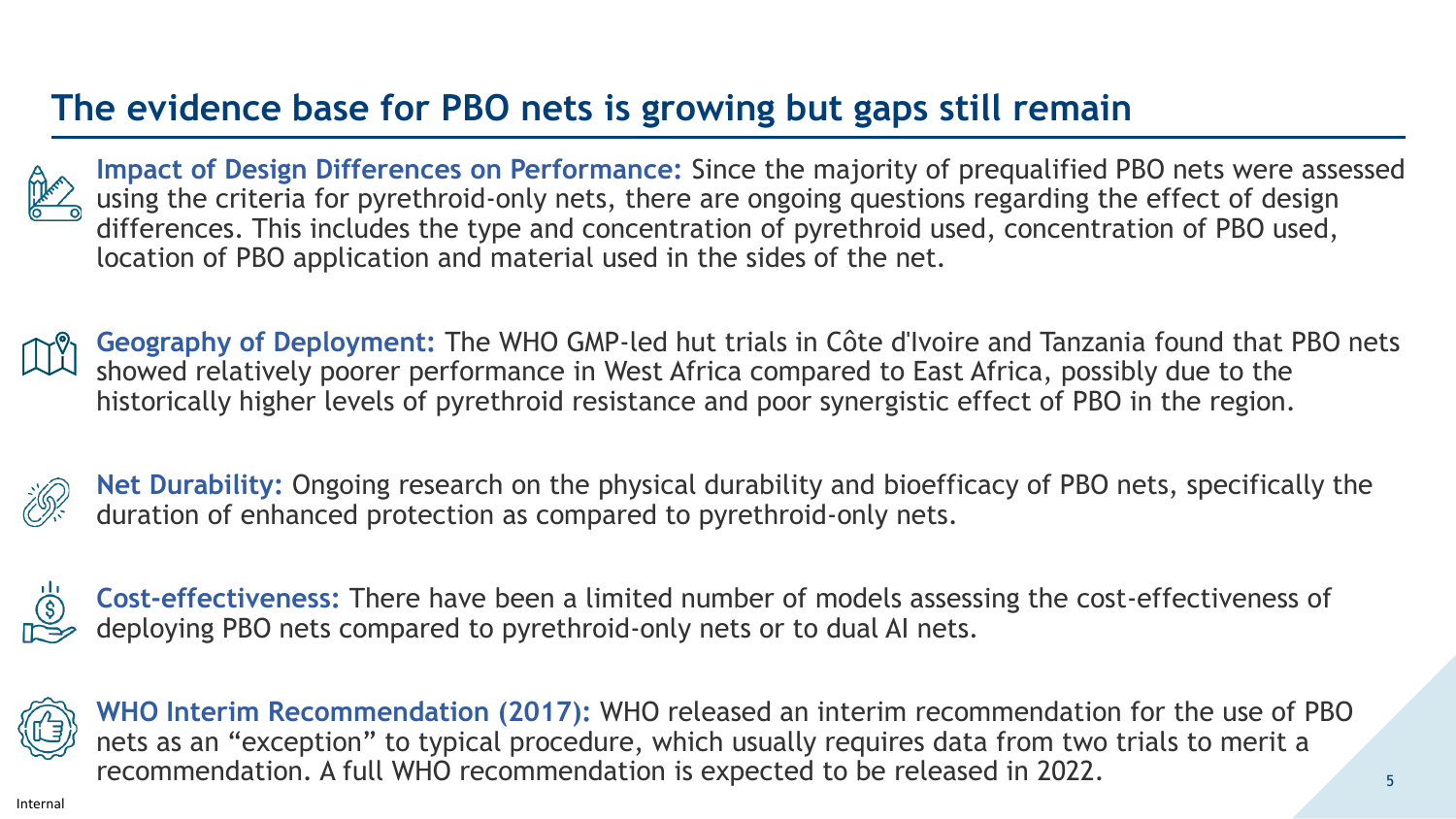# **Market landscape**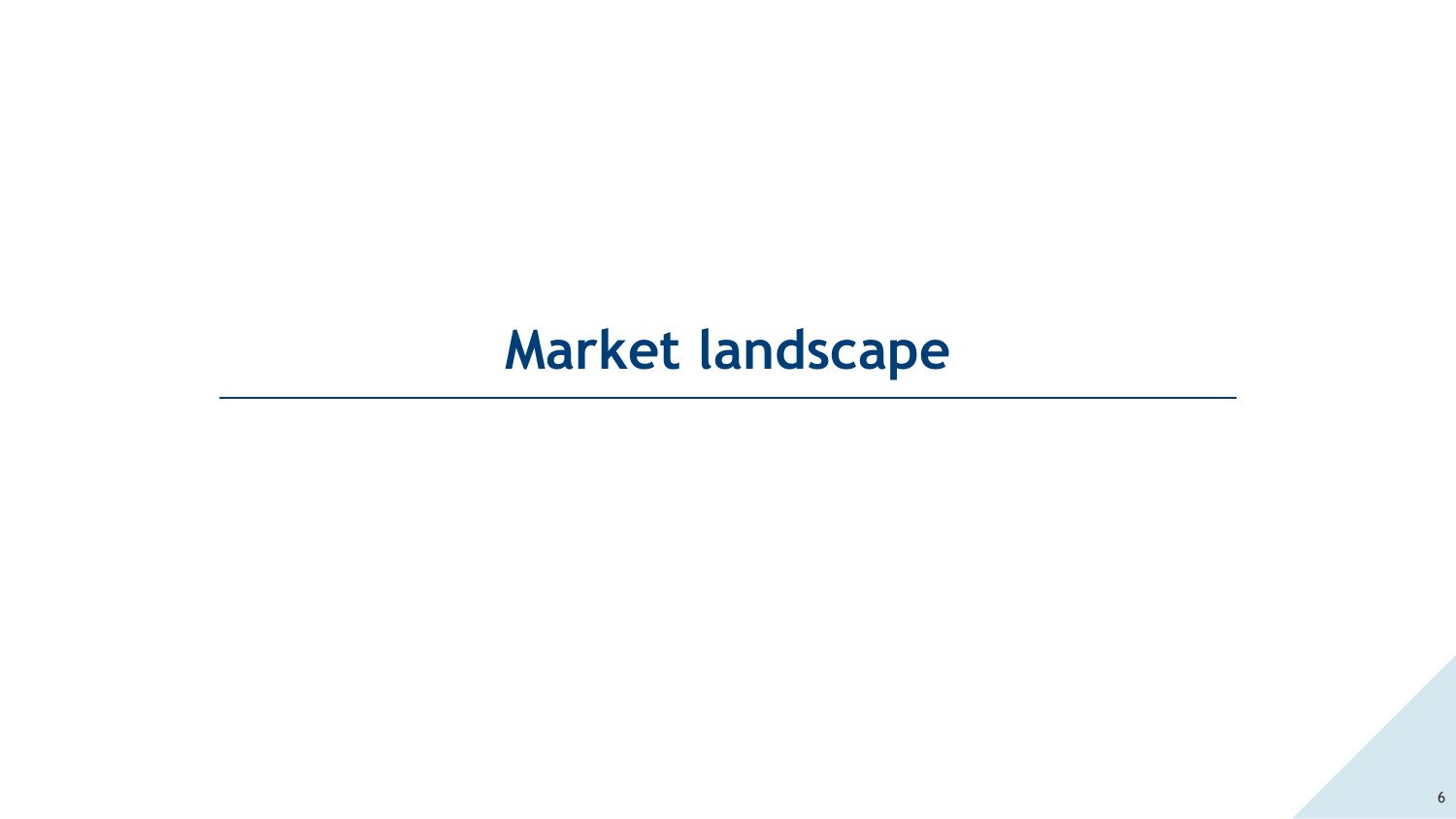## **Market landscape: Market Share**



#### *Number of ITNs Shipped by Type (John Milliner data)*

Spurred by the WHO conditional recommendation in 2017 and quick uptake from countries, market share for PBO nets increased rapidly between 2018 and 2021.



#### *PBO Volumes Shipped by Year and by Country to the Top Ten Recipient Countries of PBO Nets*

For many of the highest-volume PBO countries, most PBO net uptake has occurred since 2020. The primary factor that contributed to this scale-up was the increased malaria allocation in the current Global Fund funding cycle (2020-22).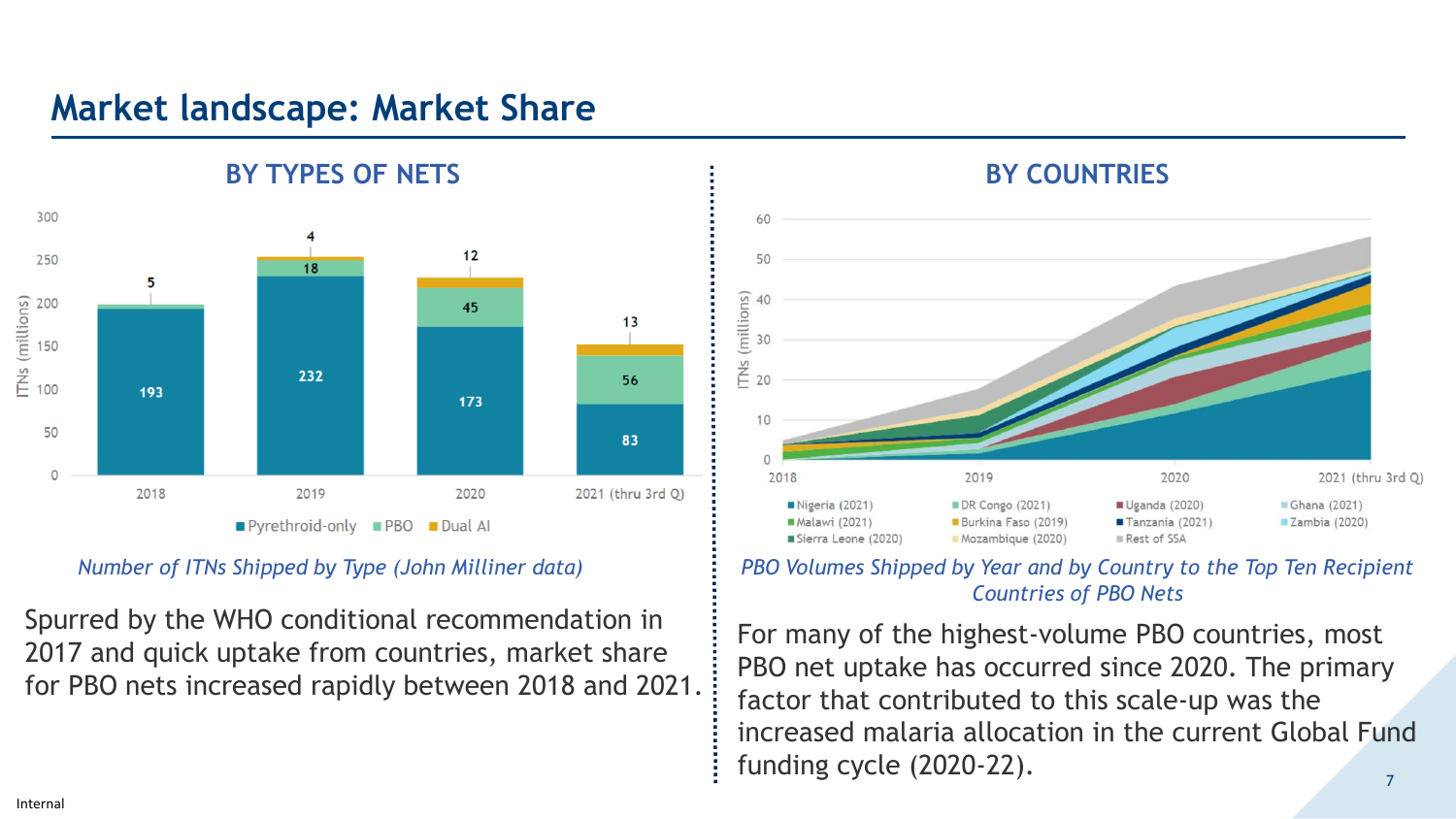# **Factors Influencing PBO Net Market: Supply**



**PBO Sourcing and Supply:** There are only two WHO-approved suppliers of PBO raw material for prequalified ITNs that manufacture ~85% of the global supply of PBO. Lack of diversity among raw material suppliers and uncertainty of long-term demand represent risks to sustained supply.



**Plastics Pricing:** The rise in global oil prices has led to a 42% increase in ethylene prices in 2021. As ethylene is the base material used to fashion both polyester and polyethylene nets, higher plastic prices will affect the price of all ITNs, including PBO nets.



**Order Forecasting:** High fluctuations in PBO net demand and order volumes can hinder planning, both in acquiring or reconfiguring equipment to produce nets and contracting for the raw materials necessary.



**Quality Assurance and Quality Control:** Manufacturers of PBO nets also need to account for different quality assurance and control procedures, as it is necessary to put in place different measures to assess the quality of PBO incorporation into nets, not just the pyrethroid content.



**Covid-Related Freight Challenges:** COVID-19 disrupted normal freight patterns and created a global shortage of shipping containers. This affected the ability of suppliers to ship nets and has compounded the longer lead times already in place for PBO nets, challenging planned mass distribution campaigns.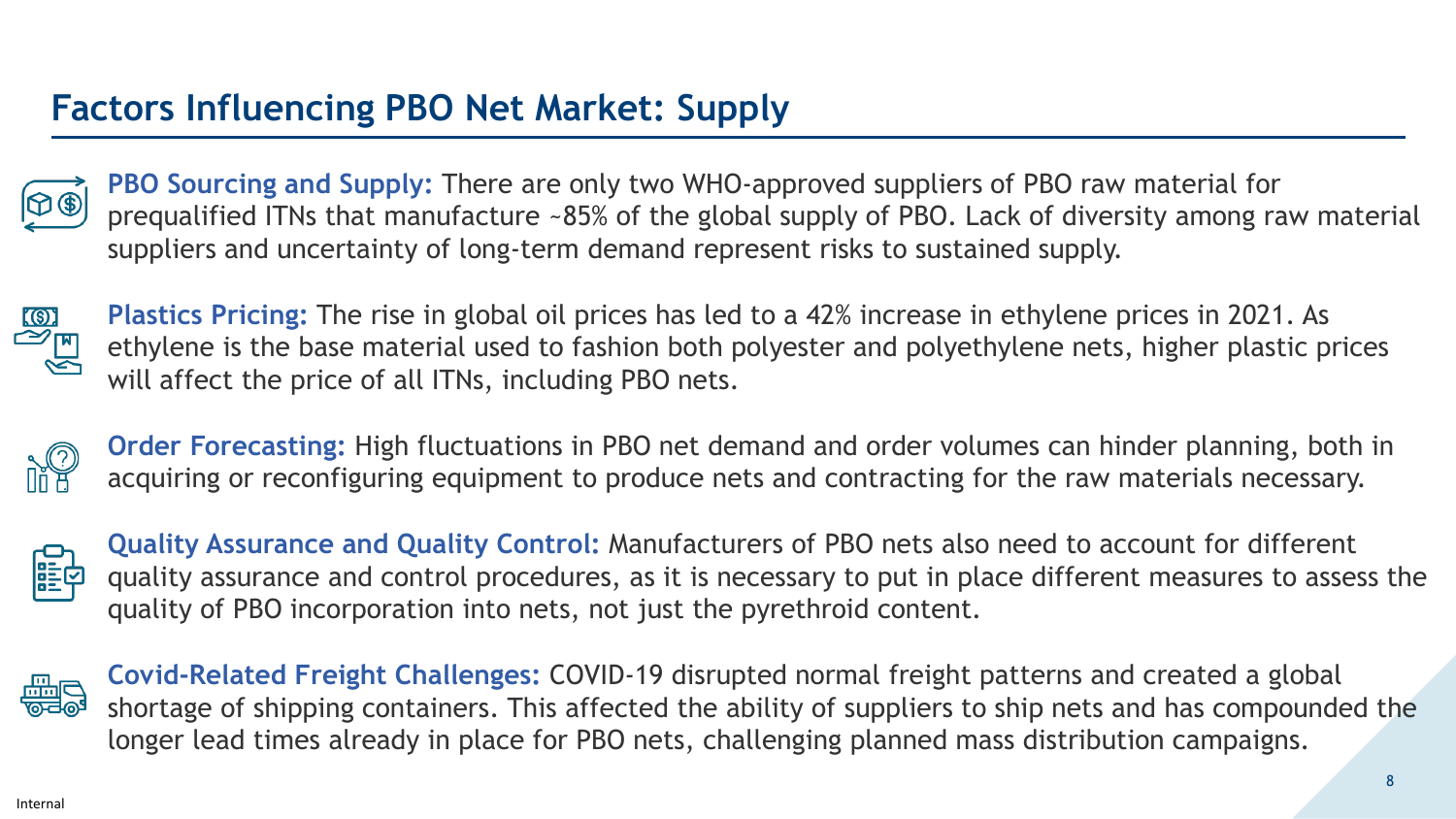# **Short-term forecast for ITNs**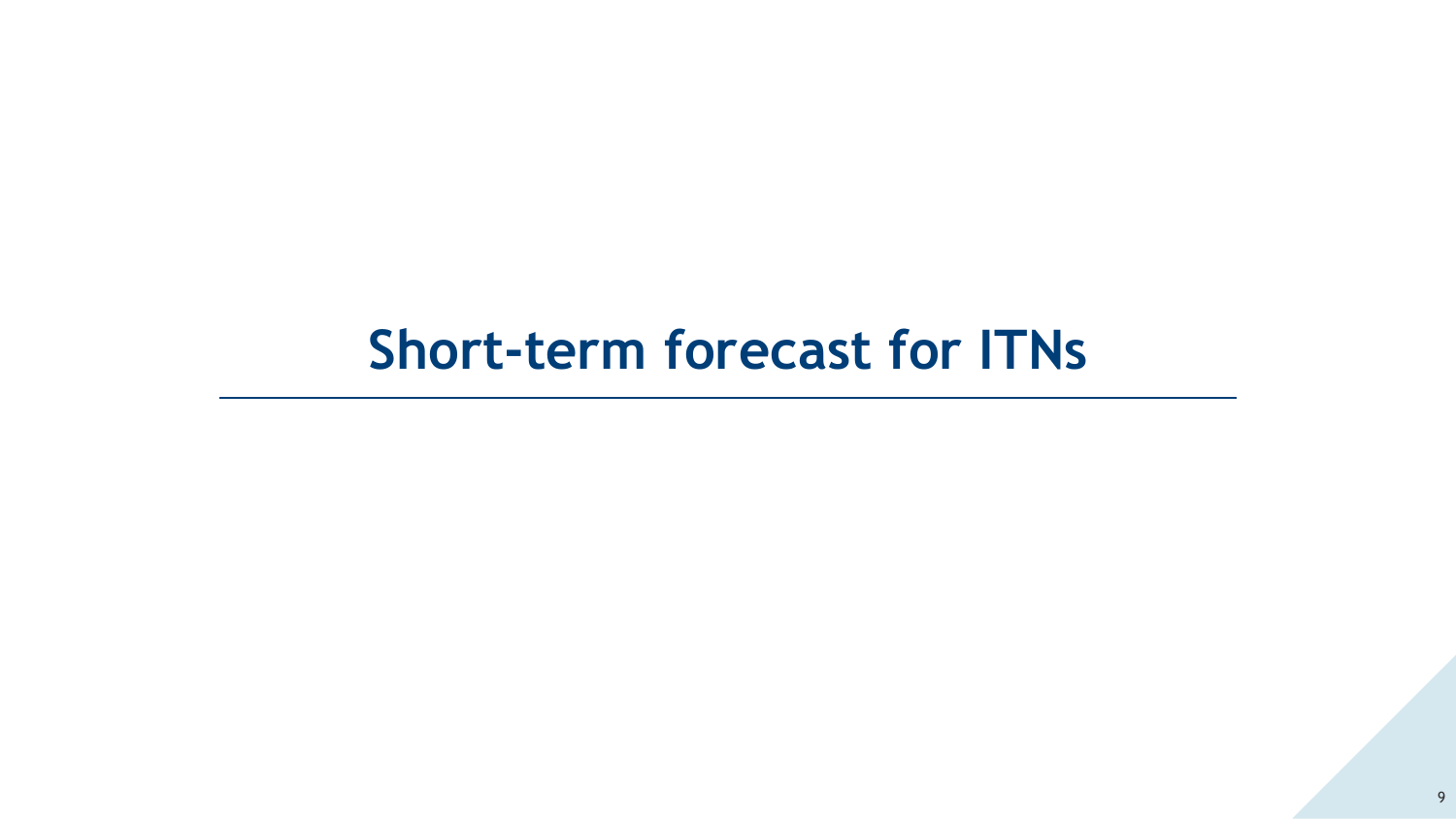## **Data sources**

| <b>Data Source</b>                                 | <b>Data Description</b>                                                                                                                                                                           | <b>Date last</b><br>accessed |
|----------------------------------------------------|---------------------------------------------------------------------------------------------------------------------------------------------------------------------------------------------------|------------------------------|
| <b>GFATM - Price and Quality</b><br>Reporting tool | Ex-manufacturer prices for ITNs and insecticides for IRS; Volume of WHO-PQ procurement<br>through GFATM Pooled Procurement Mechanism (PPM); product market share and share by<br>package strength | October 2021                 |
| <b>GFATM Data Explorer/Data</b><br><b>Services</b> | Country funding requests, funding allocations, and programmatic gap analyses<br>Monthly aggregates of all disbursements by GFATM                                                                  | October 2021                 |
| <b>NMCP</b>                                        | National Strategic Plans, Integrated Vector Management Plans, Insecticide Resistance<br><b>Management Guidelines</b>                                                                              | September 2021               |
| <b>PMI</b>                                         | Historical procurement data, by country and product.<br>Future procurement budgets and gap analysis from projected malaria operational plans                                                      | September 2021               |
| <b>RBM</b>                                         | Programmatic and Financial Gap Analysis                                                                                                                                                           | October 2021                 |
| <b>UNICEF</b>                                      | Supply and price updates                                                                                                                                                                          | October 2021                 |
| <b>IVCC</b>                                        | Next Generation Indoor Residual Spray (NgenIRS) Project - data on volumes collation<br>aggregated for manufacturers annually from 2016-2021                                                       | November 2021                |
| <b>CRSPC IRS tracker</b>                           | Summary IRS tracker, used for validation and background analyses                                                                                                                                  | October 2021                 |
| The AMP Net Mapping<br>Project                     | Historical quantities of ITN global shipments by year and net type, broken down by country<br>and donor                                                                                           | October 2021                 |
| <b>CRSPC Mass Campaign</b><br><b>Tracker</b>       | Net campaign tracker by country/subnational units, net type and year                                                                                                                              | November 2021                |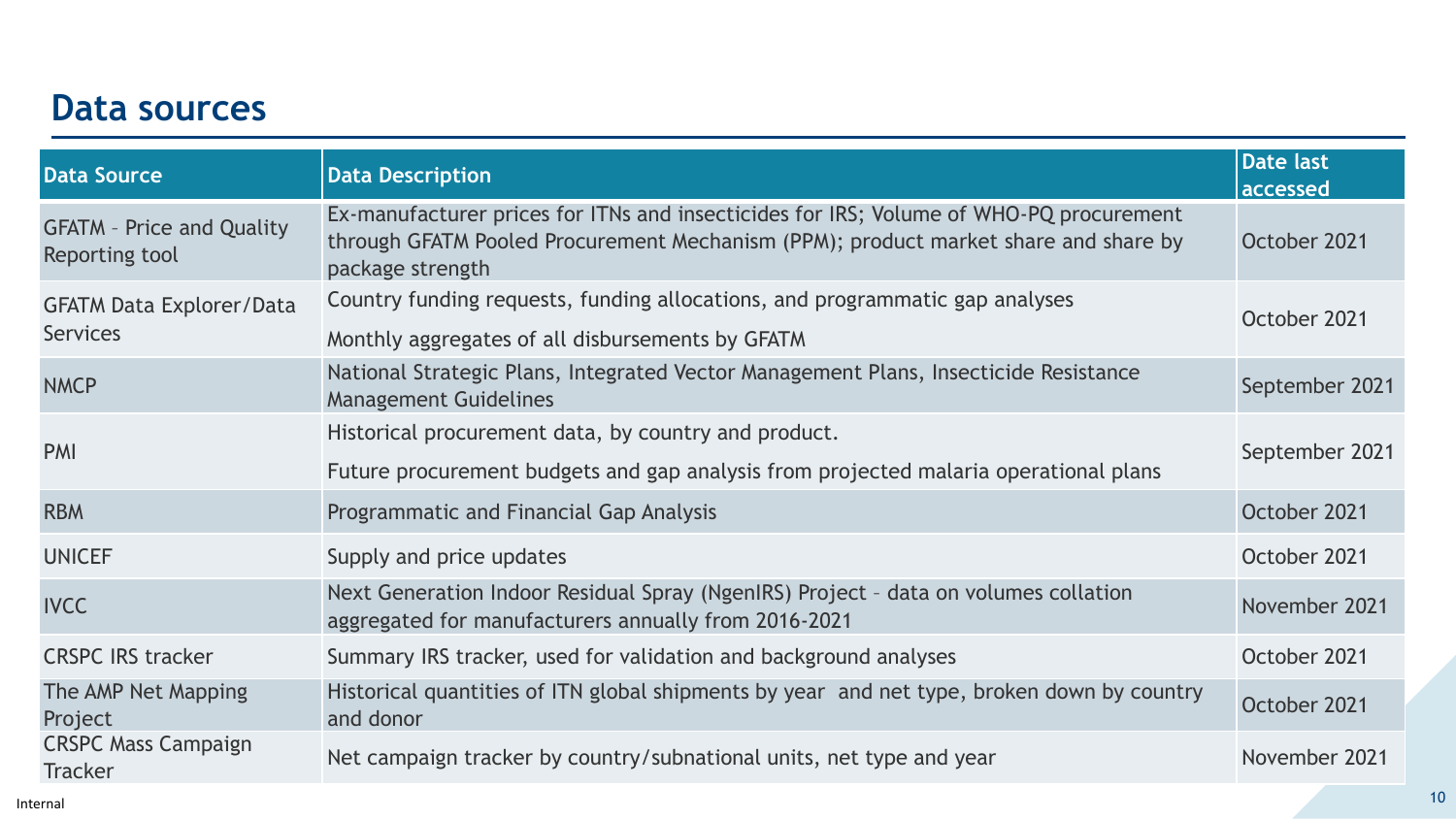## **Future of the PBO net market: short-term forecast methodology overview**

Planned volumes for mass distribution and routine distribution were calculated, by country for 2021-2023 using available donor plans, country procurement plans & the CRSPC tracker

2024 mass campaigns - volumes required adjusted from the previous mass campaign to account for average population growth in areas previously covered by campaigns.

2024 routine distribution - estimates calculated based on an average of expressed need between 2021 and 2023.

Based on country specs

for net preference,

budget, NNP/NTI

beneficiaries

**Product** selection by net type

Potential scenarios that may impact ITN procurement based on conversations with partners.

Volume of bed nets to be procured by net type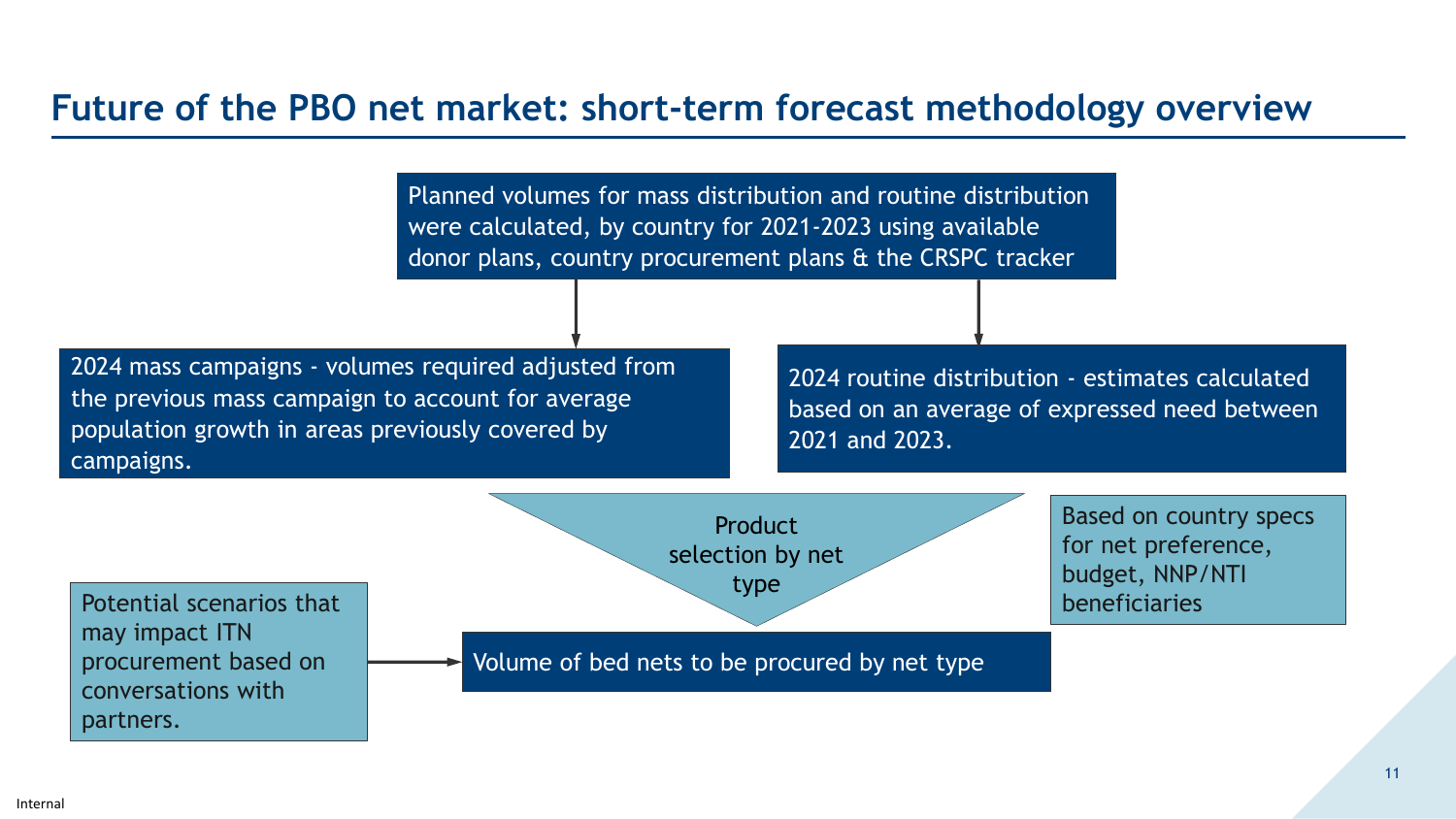# **Factors Influencing PBO Nets Volumes in the Short-term**



Global Fund replenishment for the 2024-2026 period



Funding from other donors that support ITN procurement



Country and donor funding priorities





Rising costs of plastic inputs

Rising costs of freight

Number of PBO nets on

market



Number of dual AI nets on market

NTI exit price for dual AI nets

### **BUDGET IMPACT PRICE IMPACT POLICY & RESISTANCE**



New policy recommendations



Shifts in insecticide resistance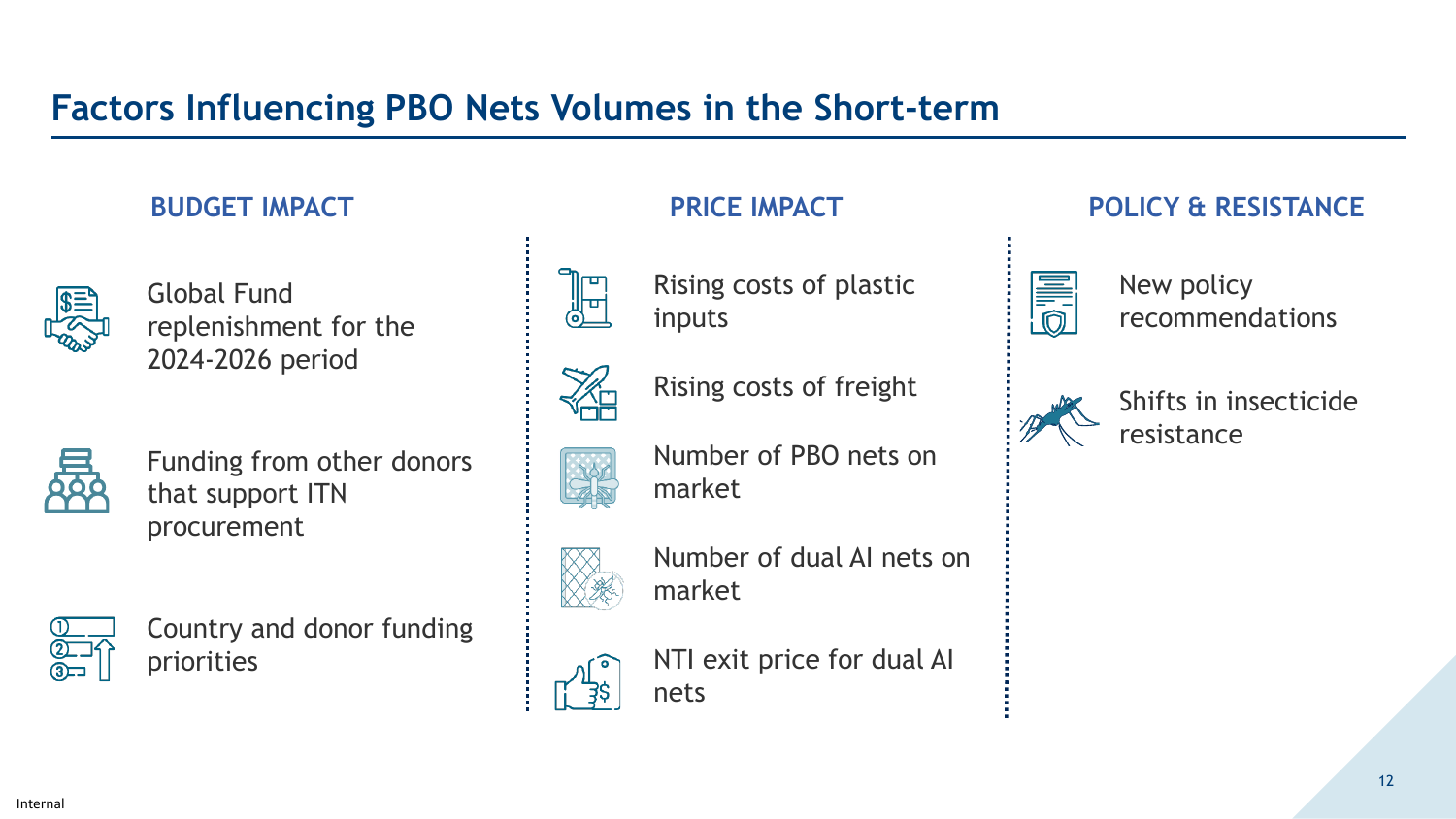# **Short-term Procurement Projections for PBO Nets: Estimation based on current procurement trends**



#### **WAP (US\$) for ITNs, ex works**

| <b>Type</b> | 2019 | 2020 | 2021    | 2022 | 2023 | 2024 |
|-------------|------|------|---------|------|------|------|
| Standard    | 1.99 | 1.97 | 1.93    | 1.93 | 1.93 | 1.93 |
| <b>PBO</b>  | 2.71 | 2.65 | 2.58    | 2.46 | 2.37 | 2.28 |
| Dual Al     | 2.46 | 2.5  | $2.18*$ | 2.18 | 2.18 | 2.38 |

#### **Assumptions for all scenarios:**

- Procurement years specified are based on the date at which products are shipped, which is assumed to be the same year as products are needed in country.
- Per WHO guidelines, net replacement cycle is usually 3 years and adherence to this guidance will continue through to the end of 2024. As such, market share trends for 2024 are most comparable to 2021 procurements
- Resistance is expected to continue at current trends.
- Current procurer perceptions of product performance does not change for each net type
- The impact of PBO and Dual AI recommendations in 2022 will depend on pricing and budget availability. Both recommendations are assumed to be moderate (strong enough to avoid a downwards effect but not so strong to influence a big shift in product type preferences).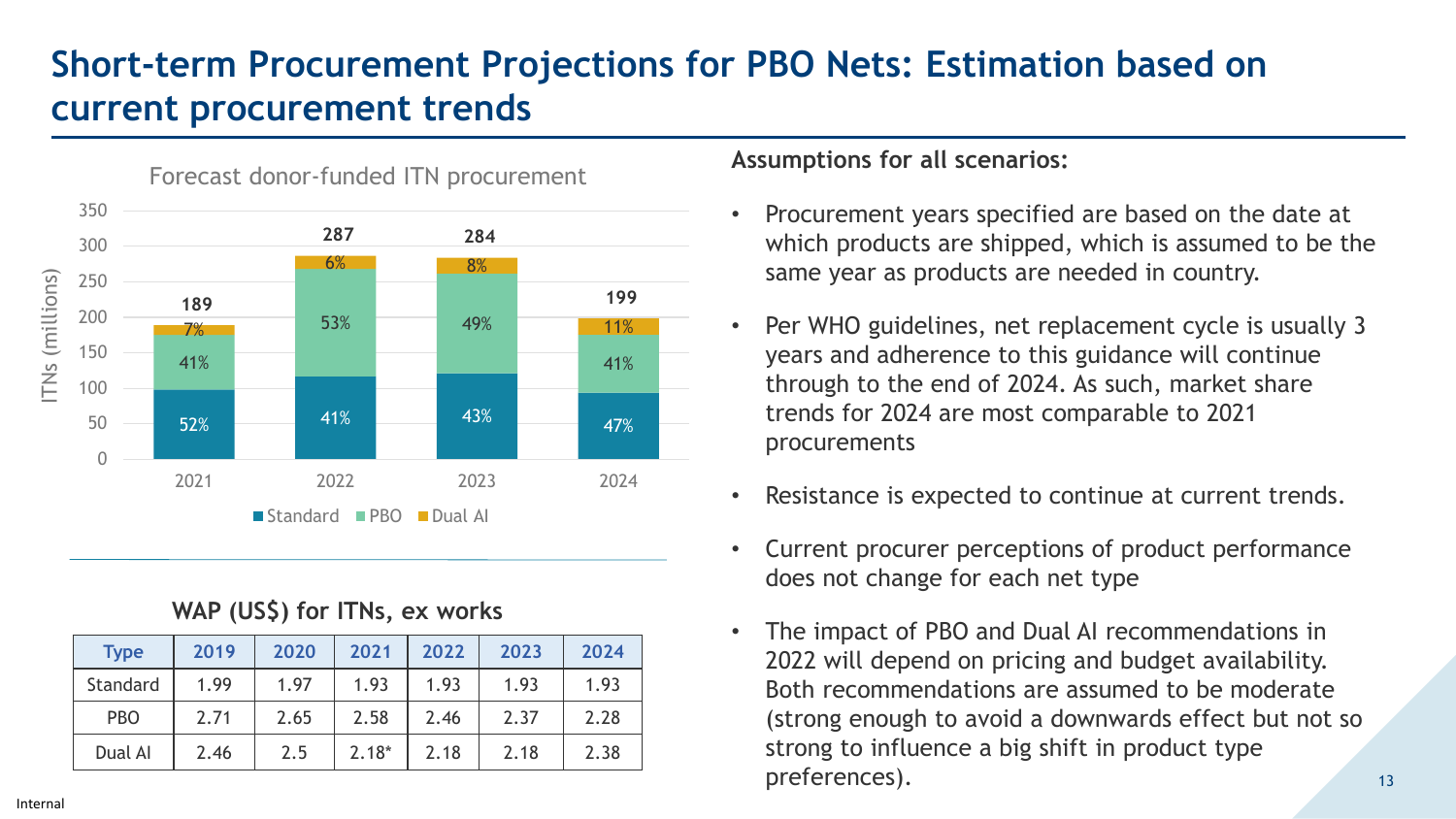# **Short-term Procurement Projections for PBO Nets: Budget replenishment scenario in 2024**



#### Global Fund 105% Budget Replenishment Scenario for 2024

#### **Assumptions for budget increase scenario:**

- Baseline assumptions and ITN pricing projections remain the same as the principal forecast
- Countries use additional budget to increase proportion of nets that are PBO and/or Dual AI compared to standard nets, with preference for Dual AI.
- Countries not procuring standard nets will use additional budget to increase proportion of Dual AI nets being procured (assumes sufficient supply of Dual AIs).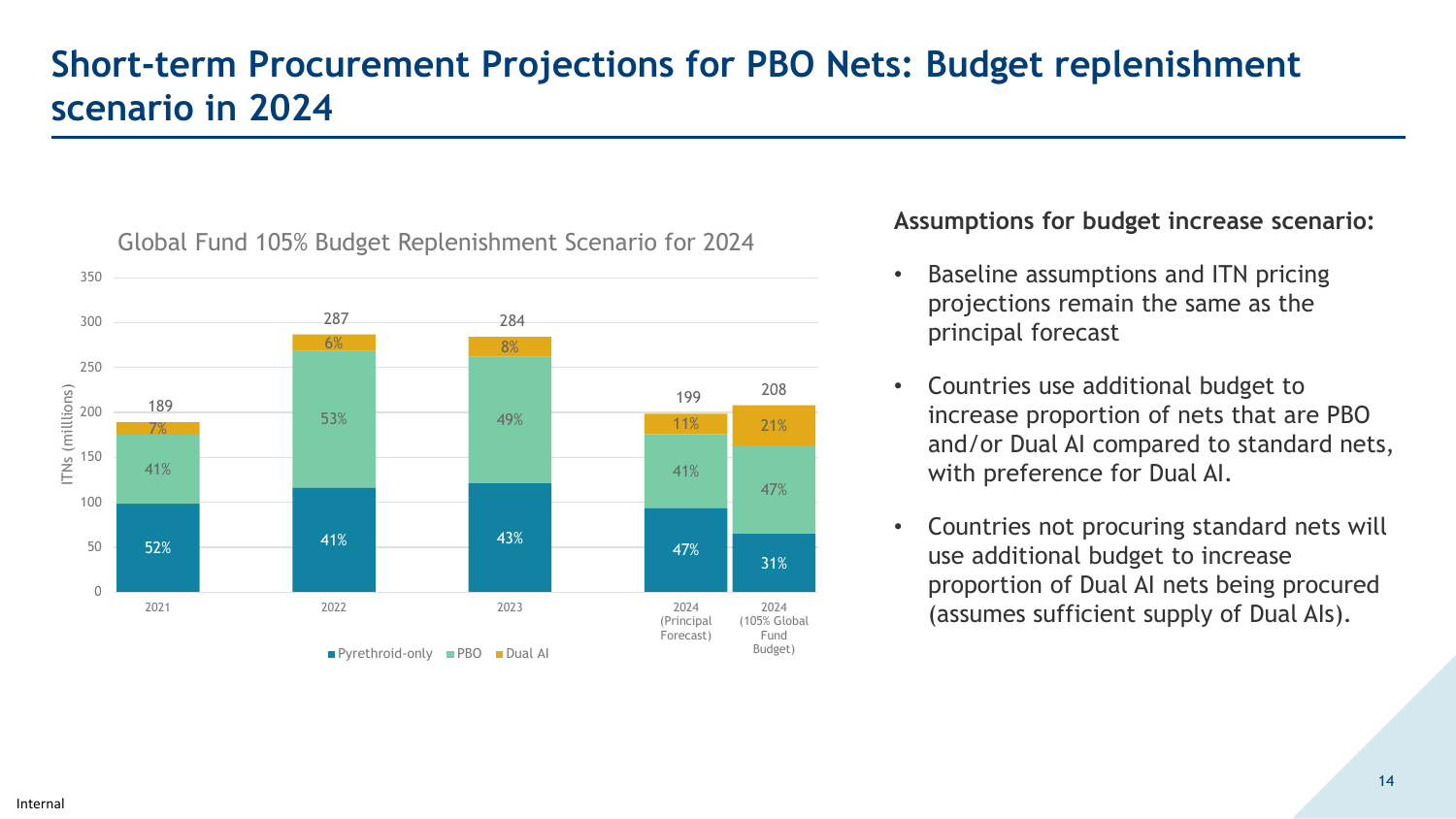# **Short-term Procurement Projections for PBO Nets: ITN Pricing Scenarios – Price Changes in 2022 - 2024**



 $\blacksquare$  Pyrethroid-only  $\blacksquare$  PBO  $\blacksquare$  Dual AI

#### **WAP for ITN (US\$), ex works (price increase)**

| <b>Type</b> | 2019 | 2020 | 2021 | 2022 | 2023 | 2024 |
|-------------|------|------|------|------|------|------|
| Standard    | 1.99 | 1.97 | 1.93 | 2.22 | 2.22 | 2.22 |
| <b>PBO</b>  | 2.71 | 2.65 | 2.58 | 2.87 | 2.59 | 2.50 |
| Dual AI     | 2.46 | 2.49 | 2.18 | 2.48 | 2.48 | 2.50 |

#### **Assumptions for price/cost change scenarios**

- The price of standard nets increases 15% (\$0.30) in 2022 driven by rising cost of raw materials and this absolute cost is applied to other net types.
- COVID-19 related increase in freight and container costs of 13% of the standard LLIN price in 2020 (a \$0.25 increase on the total cost of freight) must be absorbed by ITN commodity budgets in 2022 only
- In order to maintain net types needed to manage resistance, countries will prioritize maintaining Dual AI nets, then PBO volumes
- Dual AI and PBO net prices are assumed to be equivalent in 2024, as NNP parameters for price difference have already been reached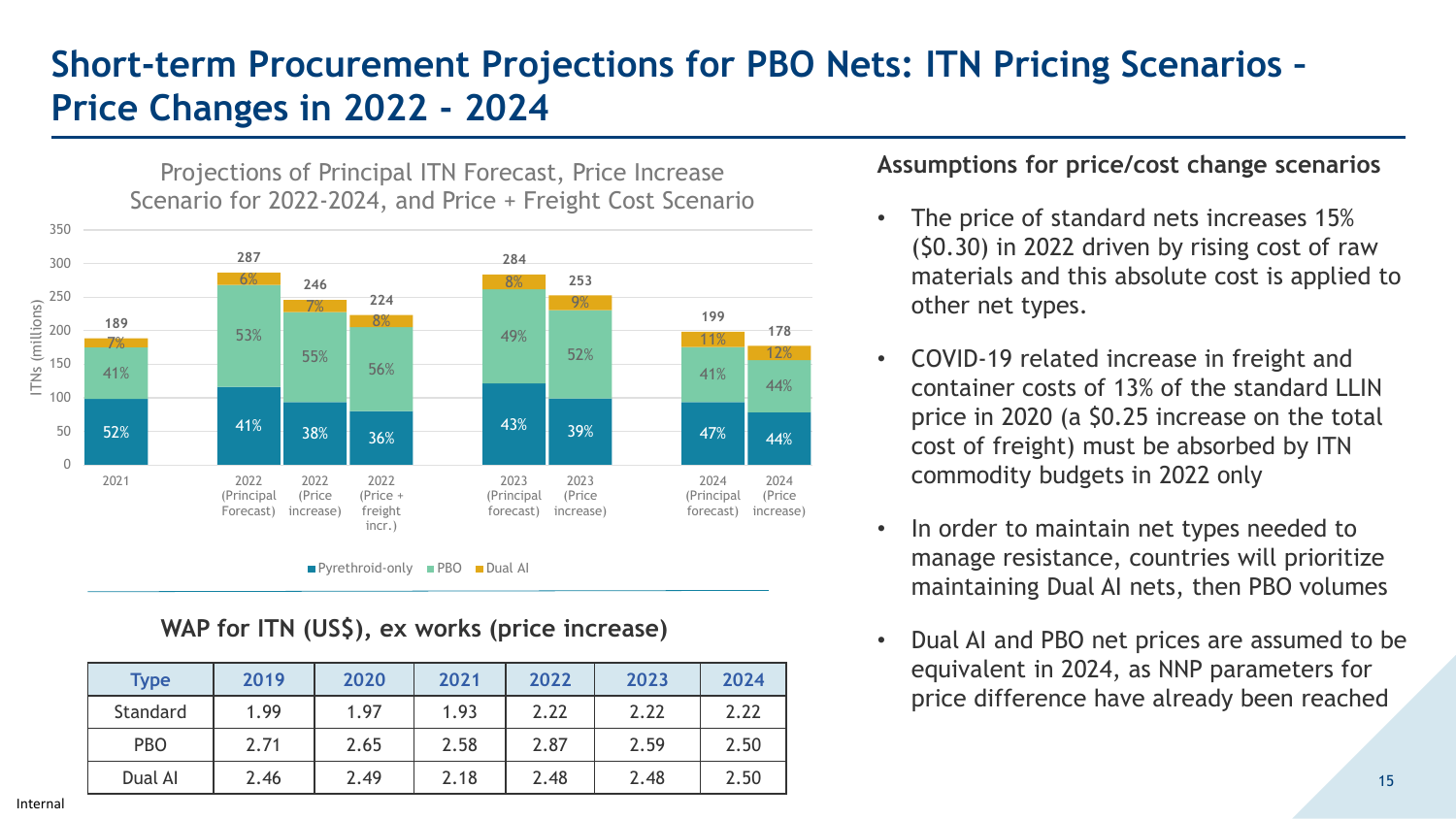## **Key takeaways for the short-term ITN forecast**

- Based on country requests and anticipated need, market share of PBO nets is expected to peak around 2022, with increased uptake of dual AI nets from 2022 to 2024.
- By 2024, supply constraints for Dual AI are no longer expected to be a limiting factor and demand is expected to increase in line with increasing resistance pressures.
- In the scenario of increased fund, countries are expected to accelerate switching to PBO and Dual AI nets in the next funding cycle. The rate of switching is expected to be highest for Dual AI nets, as countries implementing PBO only or PBO and Dual AI nets use additional funds to accelerate the switch towards Dual AI.
- In the scenario of a \$0.30 increase in price across all types of nets, without a budget increase to accommodate this, total volumes of nets would be expected to decrease from 2022 to 2024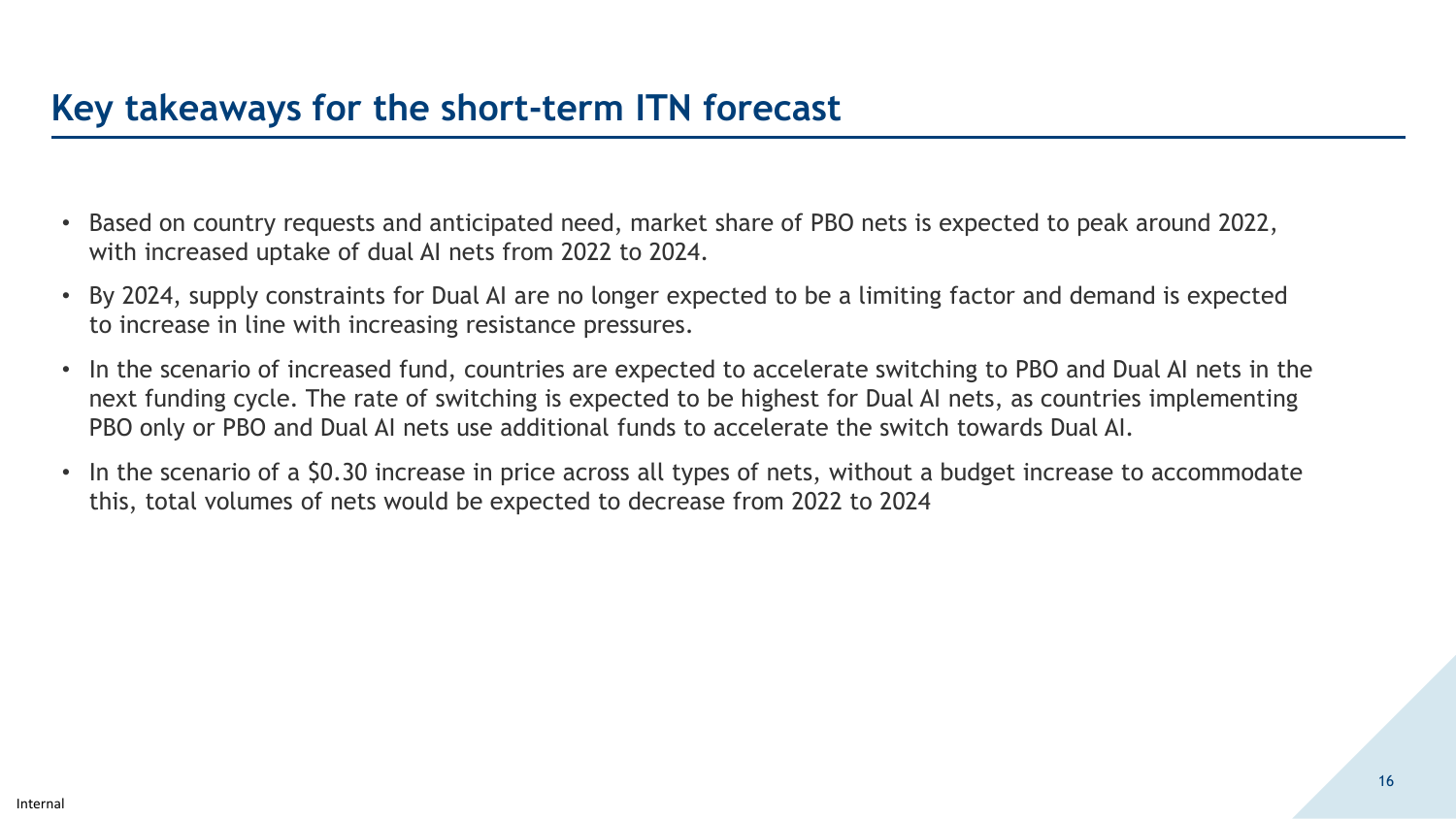# **Long-term drivers of need and demand**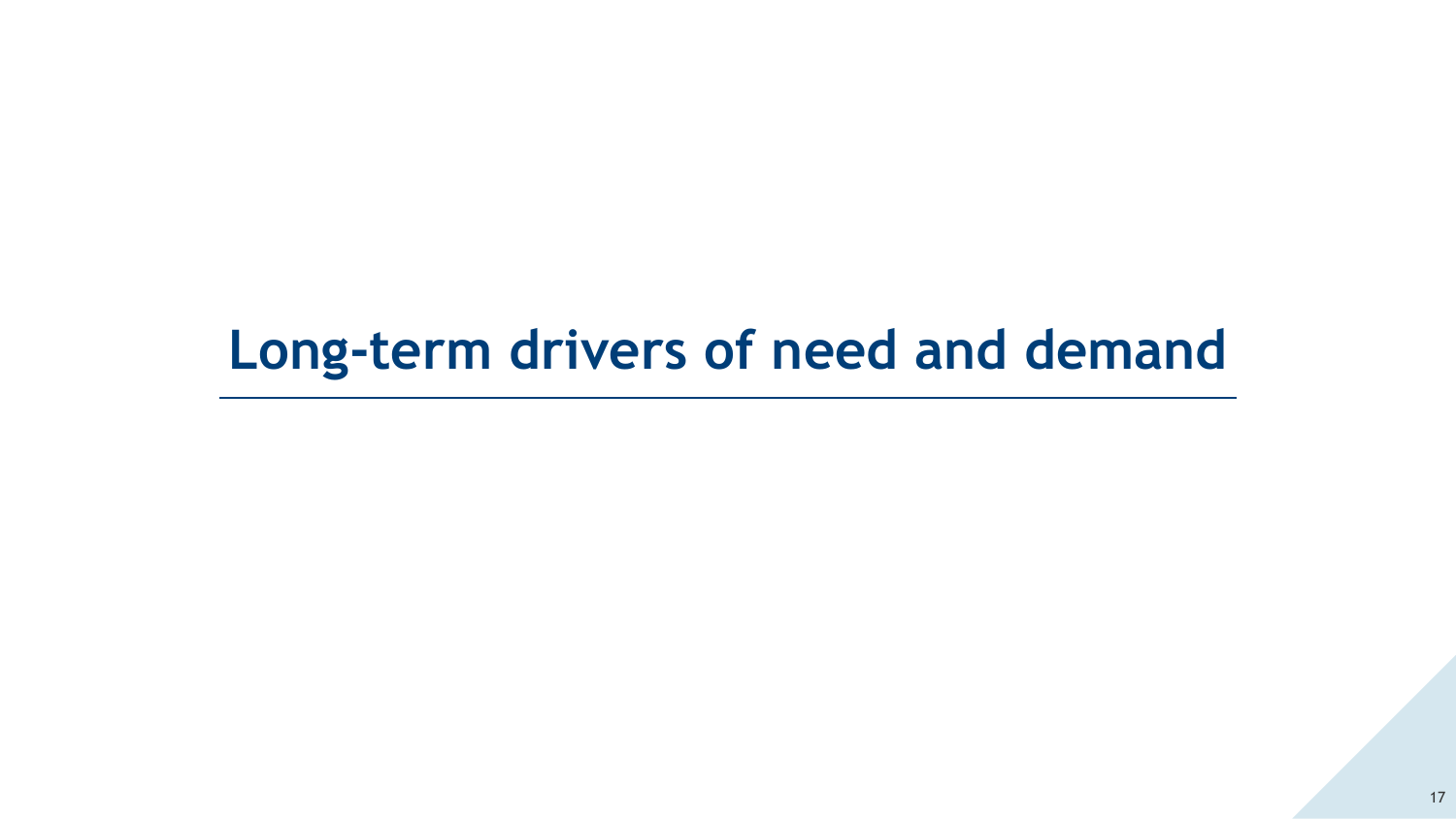# **Factors Influencing PBO Net Need and Demand in the Medium to Long-term**

| <b>CATEGORY</b>                              | <b>FACTOR</b>                                         | <b>EXPLANATION OF IMPACT ON PBO VOLUMES</b>                                                                                                                                                             |
|----------------------------------------------|-------------------------------------------------------|---------------------------------------------------------------------------------------------------------------------------------------------------------------------------------------------------------|
| <b>Budget and</b><br>Price<br><b>Factors</b> | <b>Budget Changes</b>                                 | Increase or decrease: Budgetary constraints will likely restrict demand for PBO nets whereas<br>additional funds allocation will fuel demand                                                            |
|                                              | <b>Price Changes</b>                                  | <b>Increase or decrease:</b> New PBO net manufacturers, prices of Dual AI nets, cost of deploying other<br>vector control interventions like IRS will all impact the price and hence demand of PBO nets |
| Policy<br><b>Factors</b>                     | WHO GMP PBO<br>recommendation                         | Increase or no change: A recommended increase in the settings where PBO nets should be used<br>would increase projected need for PBO nets.                                                              |
|                                              | WHO GMP dual AI<br>recommendation                     | Decrease or no change: If there is a strong recommendation for dual AI scale-up, dual AI net use<br>may decrease need and demand for PBO nets, depending on content of recommendation                   |
|                                              | Universal coverage v.<br><b>HBHI</b>                  | Increase, decrease or no change: Donor and country prioritization of universal coverage v HBHI<br>approaches will impact ITN types/volume.                                                              |
|                                              | Changes in ITN campaign<br>frequency                  | <b>Increase or no change:</b> Changes to frequency of ITN campaigns may lead to changes in<br>volumes/types of ITNs due to budget considerations.                                                       |
| <b>INSECTICIDE</b><br><b>RESISTANCE</b>      | Prevalence of metabolic<br>resistance to pyrethroids  | <b>Increase:</b> More widespread metabolic resistance leads to greater possible areas where PBO nets<br>could have significant impact                                                                   |
|                                              | Intensity of metabolic<br>resistance to pyrethroids   | Increase or decrease: Higher intensity metabolic resistance triggers switching from pyrethroid-<br>only nets to PBO nets.                                                                               |
|                                              | Prevalence of other types<br>of pyrethroid resistance | <b>Decrease:</b> Prevalence of non-metabolic resistance would suggest that PBO nets will have less<br>impact, which would reduce need                                                                   |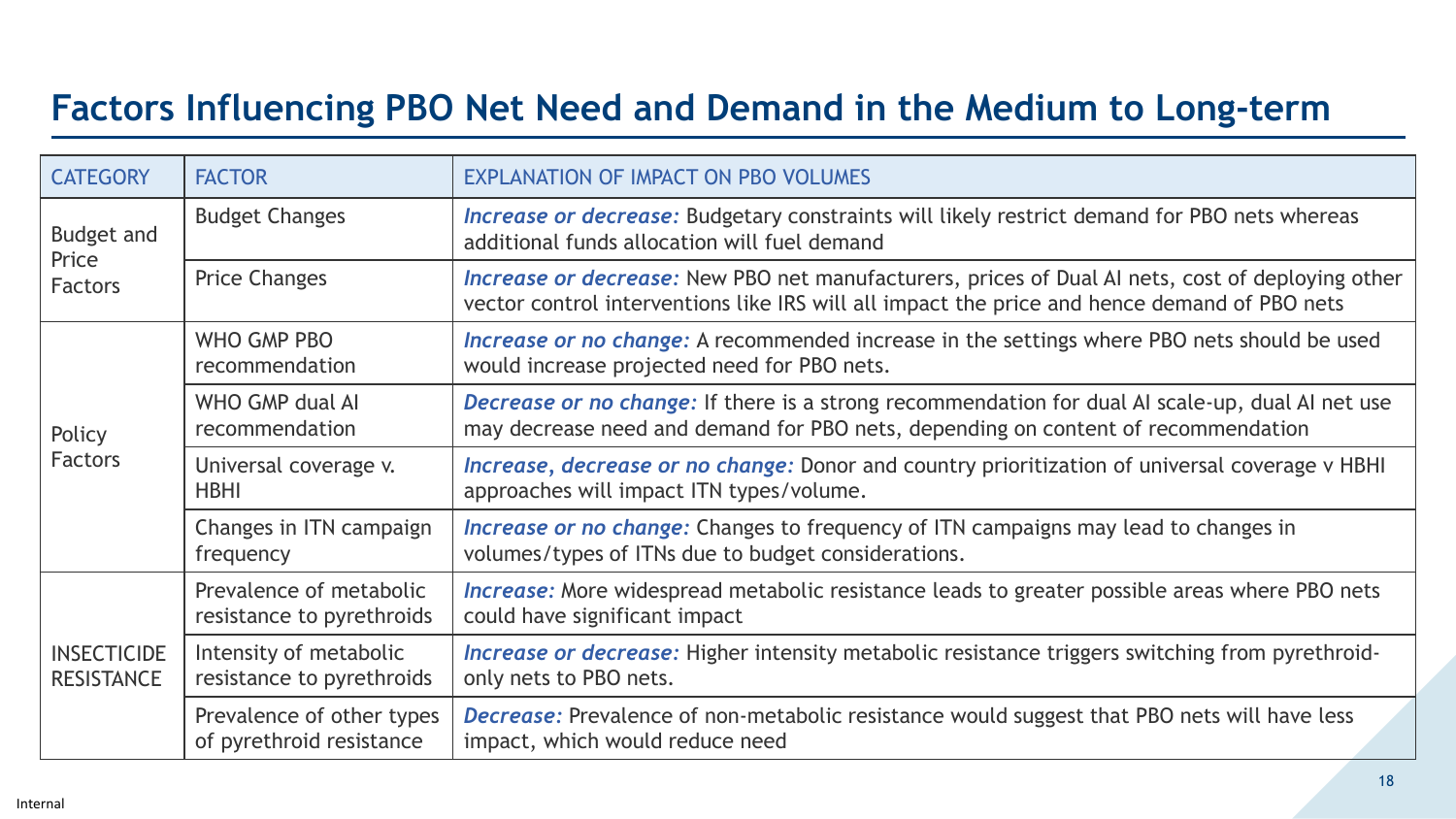# **When considering resistance projections only, Dual AI nets are expected to be the most appropriate type of net for most settings in the medium to long term**



*Long-term Forecast of Total ITN Need by Class in Sub-Saharan Africa, 2021-2030, Based on Modelled Progression of Resistance*

*Long-term Forecast of Proportion of Total ITN Need by Class in Sub-Saharan Africa, 2021-2030, Based on Modelled Progression of Resistance*

However, factors outlined in the previous slide will substantially influence demand for different types of nets in the medium to long term. Modelling of the interplay of these factors will be explored in the upcoming 2022 long-term forecast. 19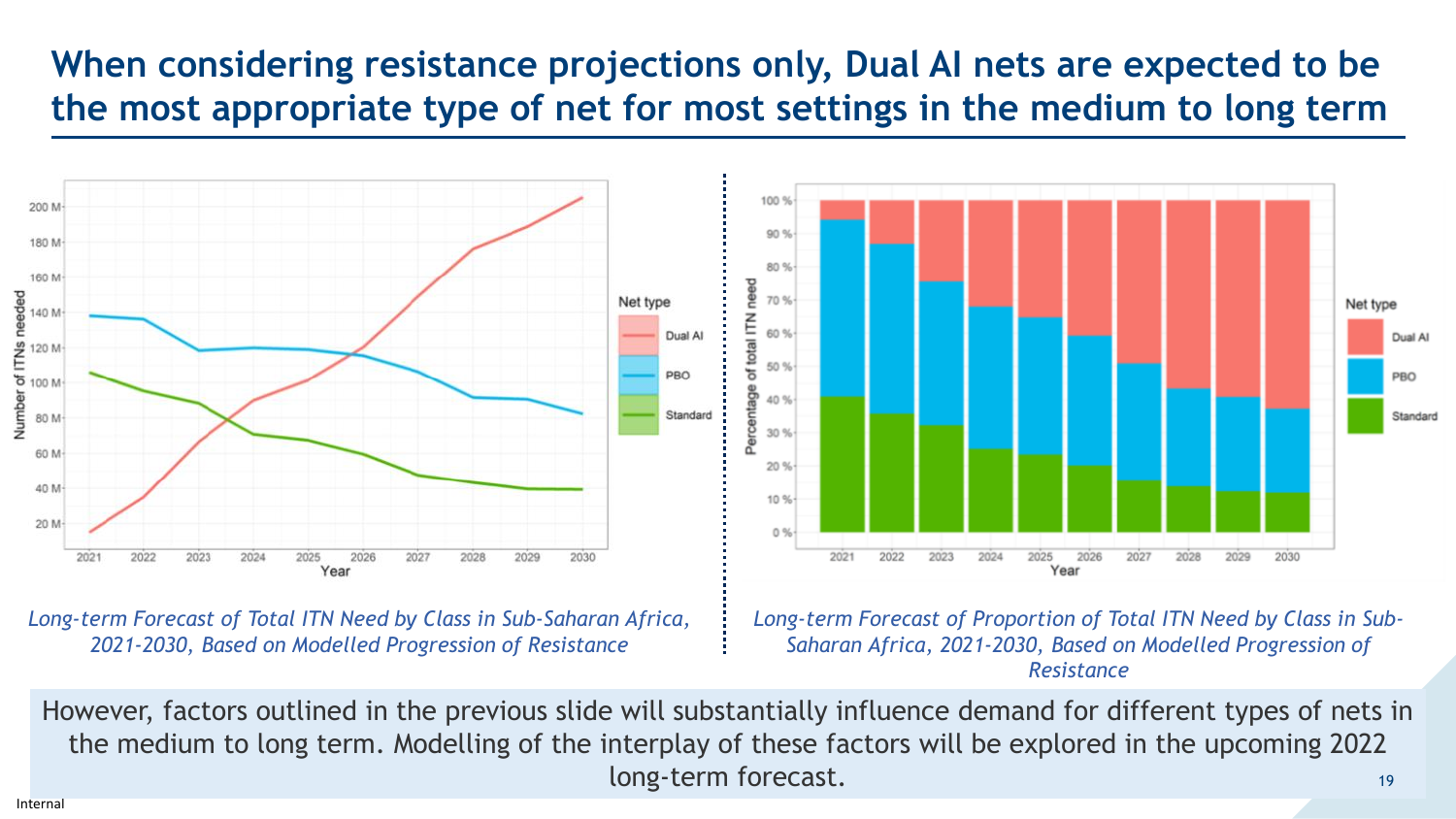# **Acknowledgements**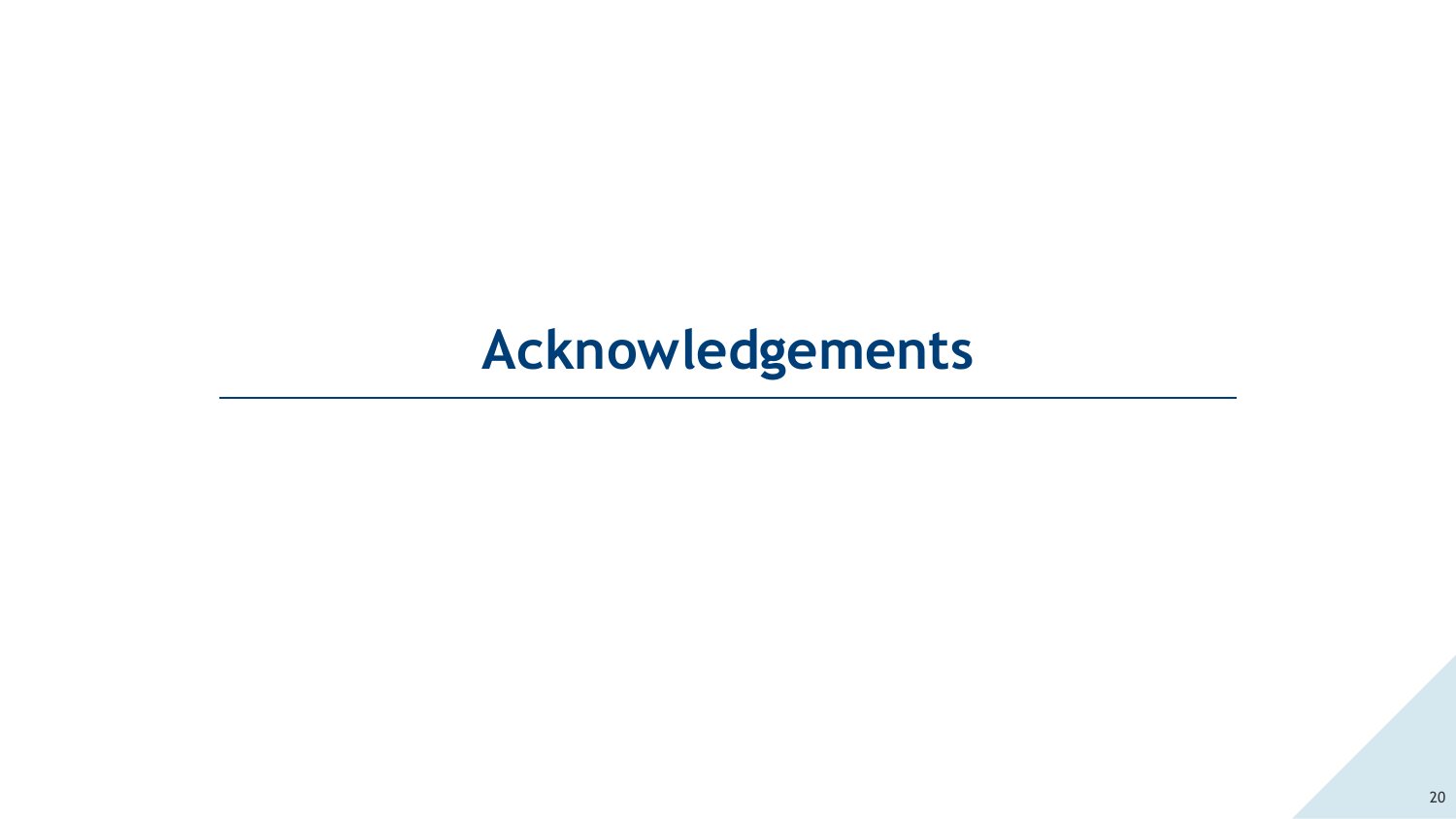In addition to our Steering Committee members, the forecasting consortium would like to thank the following organizations and individuals who provided detailed feedback, information, and guidance as to the development of the report (in alphabetical order, by organization): Marcy Erskine(AMP), Helen Jamet (Bill & Melinda Gates Foundation), Christen Fornadel(IVCC), David McGuire (IVCC), Tom McLean (IVCC), Andrew Saibu(IVCC), Ioana Ursu (IVCC), Naomi Printz (PMI), Melanie Renshaw (RBM), Hannah Koenker (Tropical Health).

CHAI would also like to thank the following organizations and individuals for providing information relevant to this report (in alphabetical order, by organization): Julian Austin (AMF), Peter Sherratt(AMF), Scott Filler (Global Fund), John Milliner (John Milliner, Milliner Global Associates, Inc.),Jen Armistead(PMI), Lilia Gerberg(PMI), Chris Warren(PMI), Jan Kolaczinski (WHO GMP), Marion Law (WHO PQT/VCP), Dominic Schuler(WHO PQT/VCP).IVCC and CHAI would also like to thank the following manufacturers for providing information relevant to this report: BASF, DCT, Endura SpA, Tagros, Vestergaard.

Finally, CHAI would like to thank our funders, the Bill & Melinda Gates Foundation, for support for this project alongside technical inputs and thought partnership.